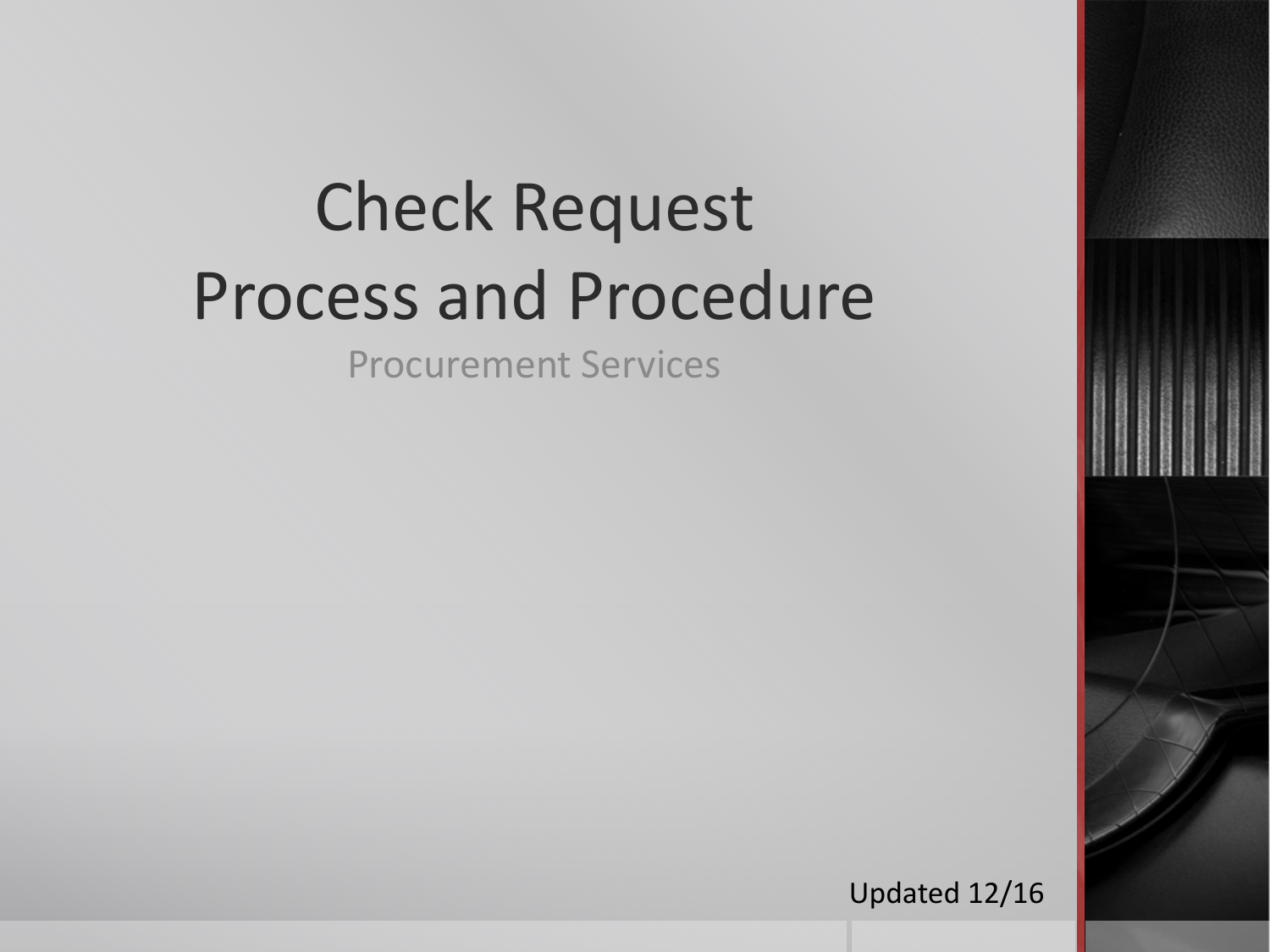There are a number of items that should be paid via a check request in Smart Source:

- The following should be done as a check request in Smart Source for non-confidential check payments:
	- **Honoraria**
	- **Licenses**
	- Awards and prizes (for non-Drexel individuals)
	- Dues and Memberships
- Non-Employee Reimbursements
- Employee Reimbursements (Non-Travel Related)
- Additionally, you can use a check request through Smart Source when there is not a standard invoice, as with licensing agencies, conferences sponsors, journal publishers, etc. and they do not accept a P-Card.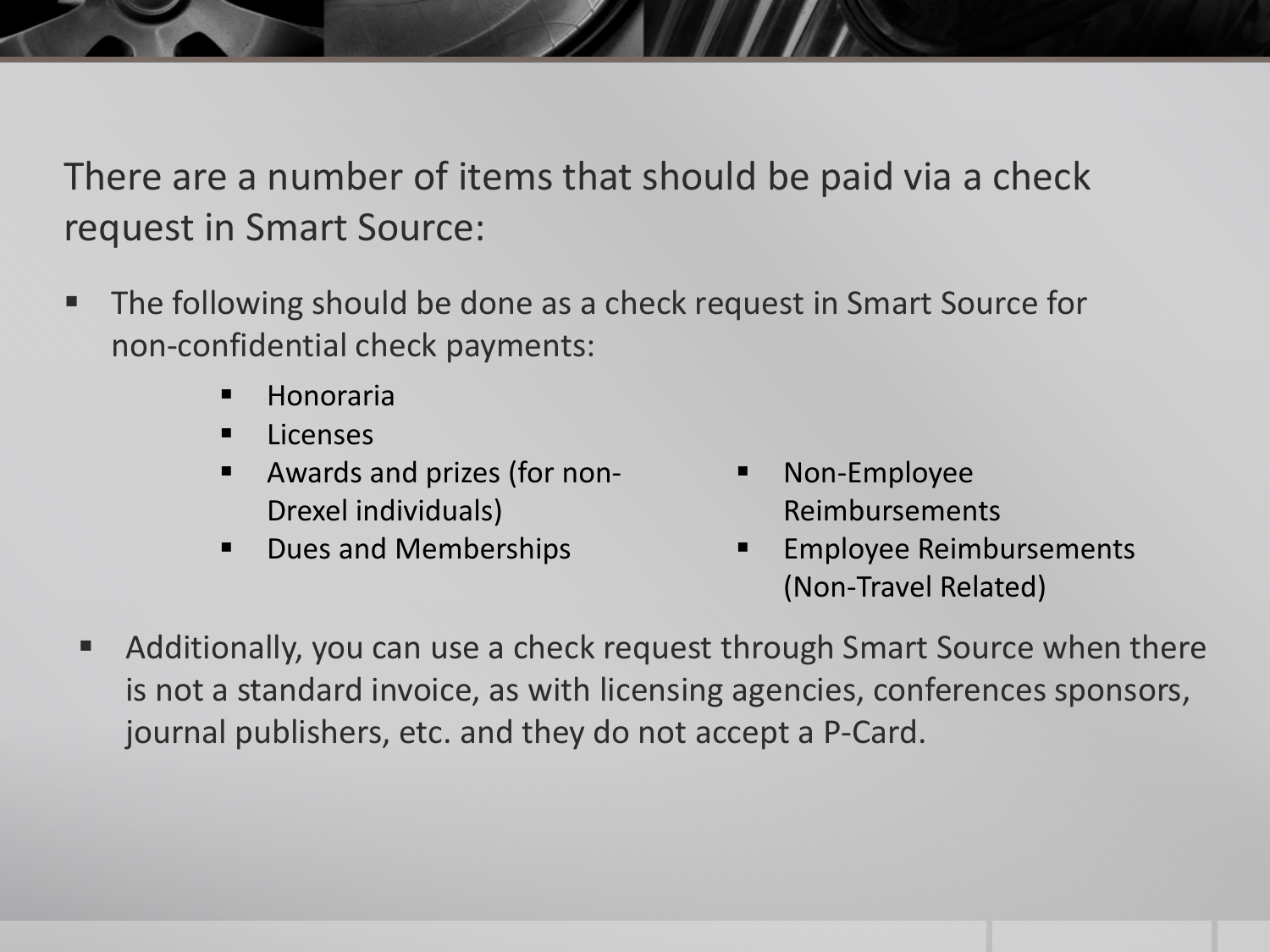If you have an invoice in hand for goods or services that have already been provided:

- You will not submit the invoice for payment on a check request
	- The correct form to use for these payments is the Confirming Order form.
	- **Please refer to the [Confirming Order Job Aid f](http://drexel.edu/procurement/onlineMarketplace/smart-source/presentations/)or further details.**
- Once you have determined the check request is the proper form for payment, select the Check Request Form in SmartSource:

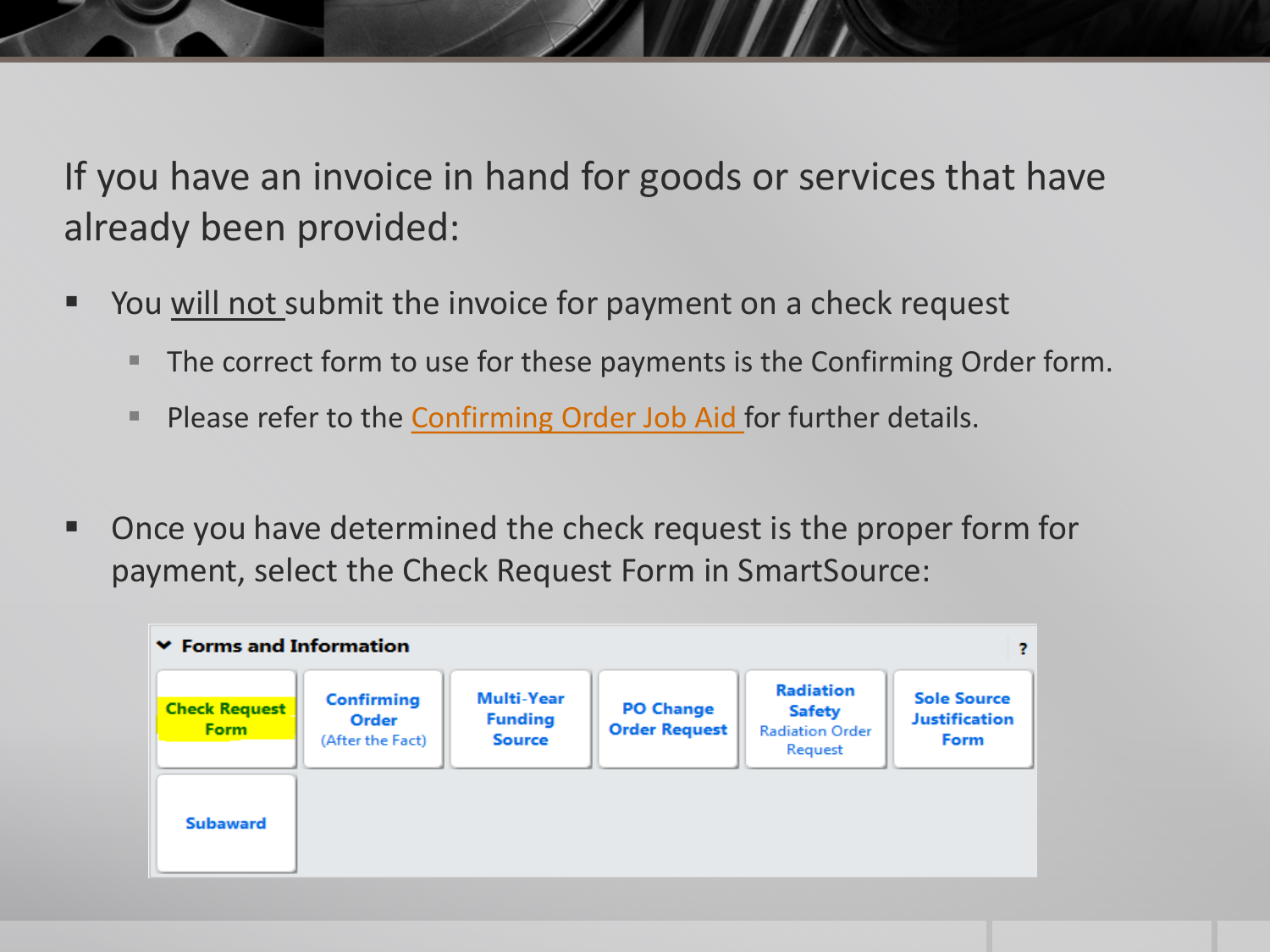- **Supplier (Payee) Information:** 
	- In this section, you will select your payee

|                       | <b>Supplier Selection</b>        |  |  |
|-----------------------|----------------------------------|--|--|
| <b>Enter Supplier</b> |                                  |  |  |
|                       | or                               |  |  |
|                       | supplier search   enter manually |  |  |

Please refer to the **Enter a Supplier Manually Job Aid** if your payee's name does not appear in the search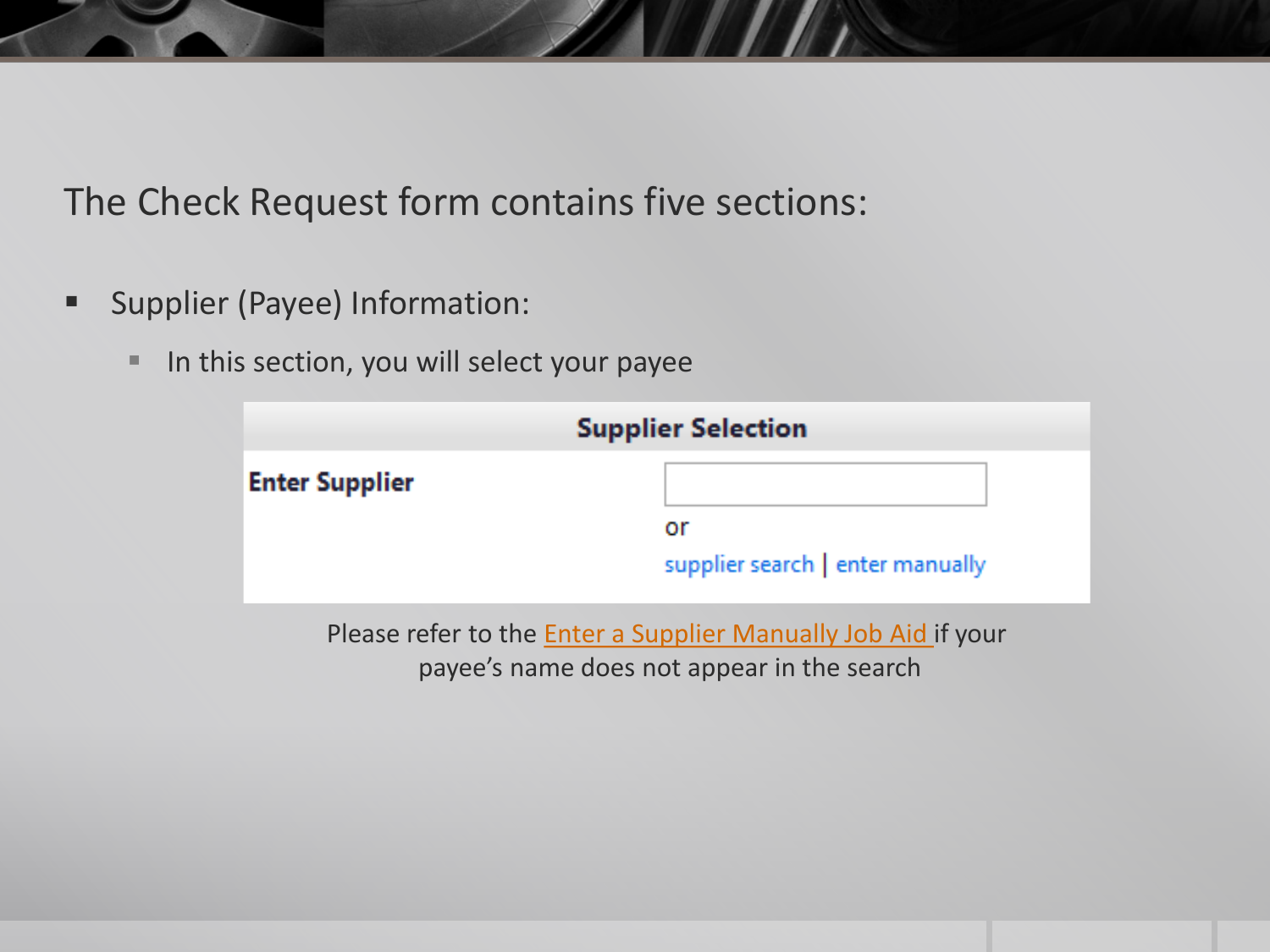- Supplier (Payee) Information:
	- You will also need to answer the following questions in regards to Payee

| Is the payee a U.S Citizen or Permanent Resident Alien? | No<br><b>O</b> Ves  |
|---------------------------------------------------------|---------------------|
| Was service performed in U.S.?                          | $\odot$ No<br>◯ Yes |
| Will this be paid in foreign currency (non-US dollars)? | $\odot$ No<br>Ves   |

- If the payee is not a US Citizen or Permanent Resident Alien and service was performed in the United States, you will need to submit this payment on a paper check request and email it directly to the Tax Office at [taxdept@drexel.edu.](mailto:taxdept@drexel.edu)
- **If the payee is not a US Citizen or Permanent Resident Alien and service was** performed outside of the United States, a Foreign Source form is required to be attached to your SmartSource check request. Contact the Tax Office at 215-895-6880 for more information.
- Payments in foreign currency cannot be made via a SmartSource Check Request. You will need to submit a paper check request to acctpay@Drexel.edu.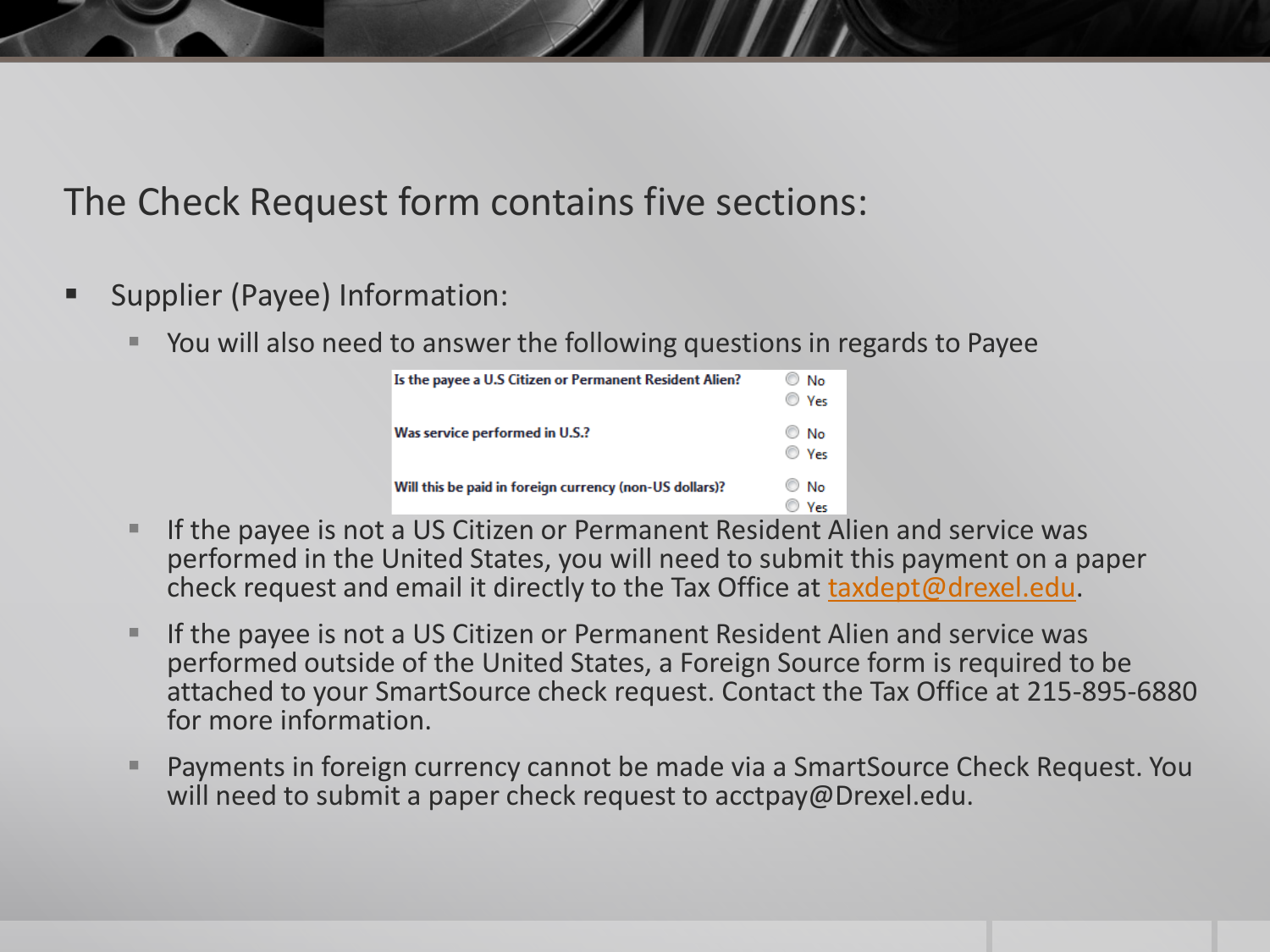- **Remittance Address:** 
	- In this section, the remittance address will automatically populate if using a vendor already in the system. If you had to enter manually, you will complete this section with the address of where you need the check to go.

|                         | <b>Remittance Address</b> | 2 |
|-------------------------|---------------------------|---|
| <b>Remit To Address</b> |                           |   |
| <b>Contact Name</b>     |                           |   |
| Street 1                |                           |   |
| Street 2                |                           |   |
| Street 3                |                           |   |
| City                    |                           |   |
| <b>State</b>            |                           |   |
| Zip                     |                           |   |
| Country                 |                           |   |
| Email                   |                           |   |
| Phone                   |                           |   |
| <b>Toll Free Phone</b>  |                           |   |
| Fax                     |                           |   |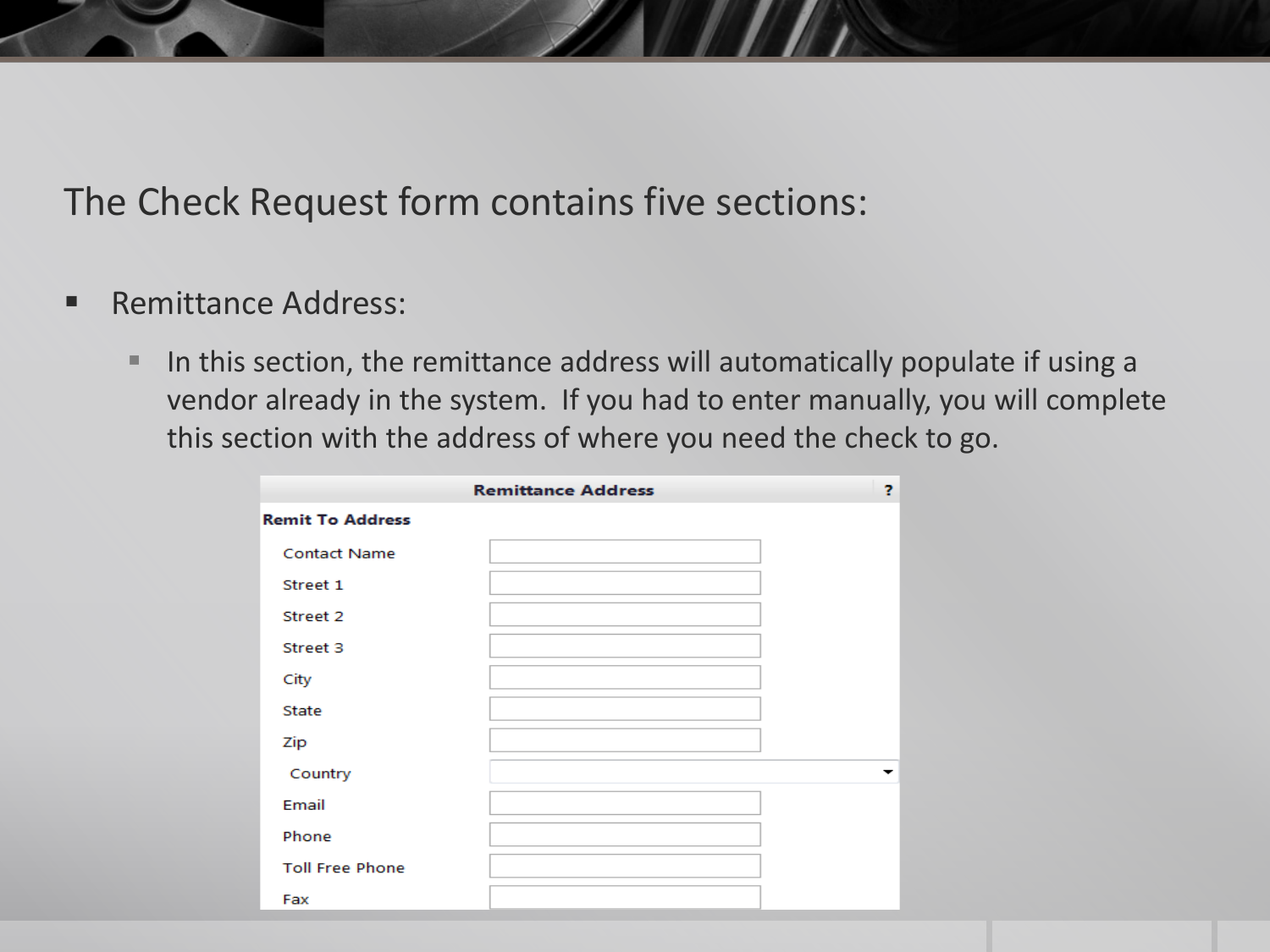- **Support Documentation:** 
	- **This section requires you to upload your supporting documentation such as** receipts, enclosures, wire instructions, etc.



**Please Note: Not attaching documentation in this section will cause an error in the checkout process**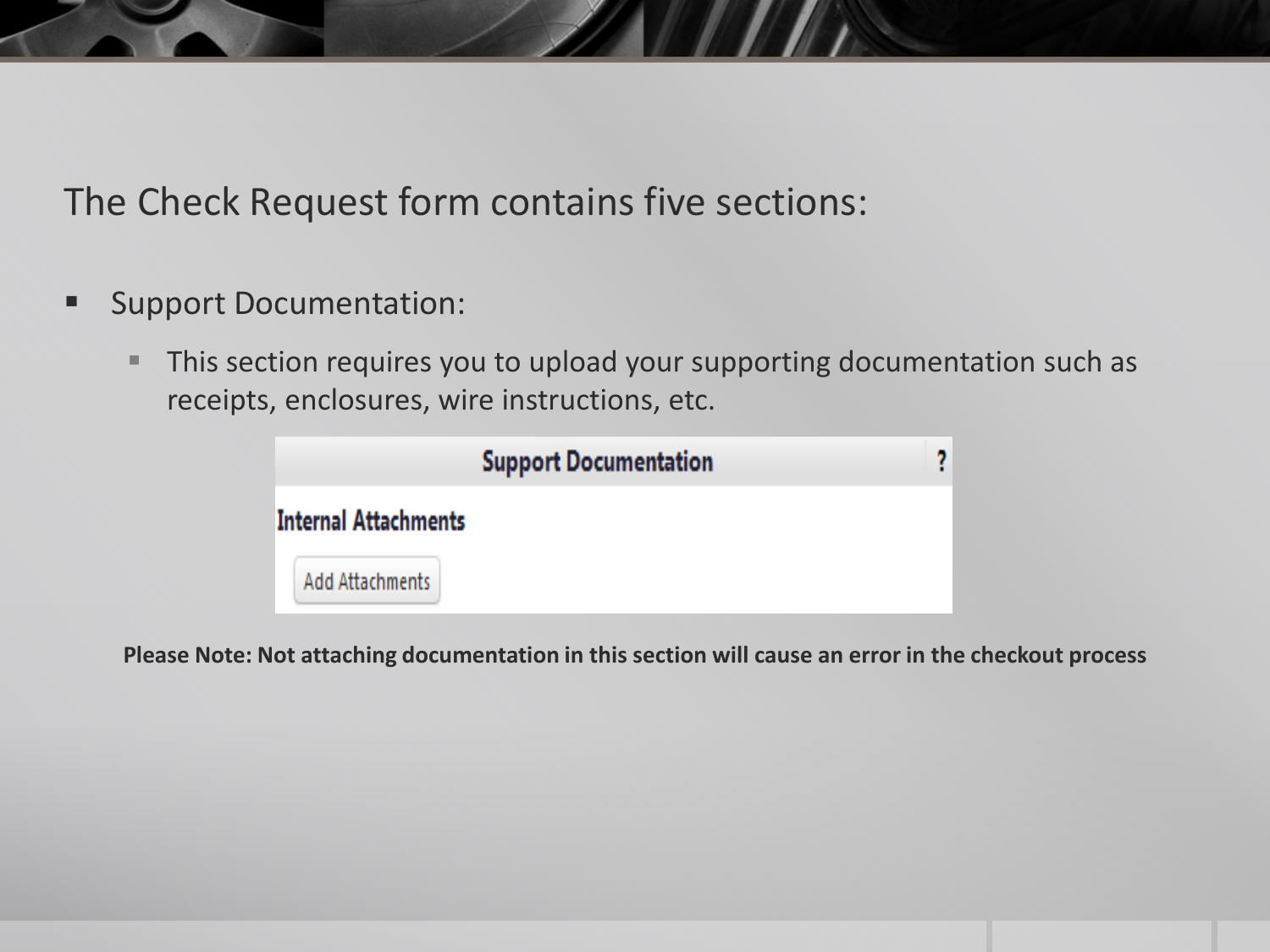- **Payment Information:** 
	- This sections requires you provide details of the payment such as
		- **Reason for Expenditure**
		- **Supplier/Payee Reference Number**
		- Date of Request
		- **Payment Needed By**
		- **Amount**